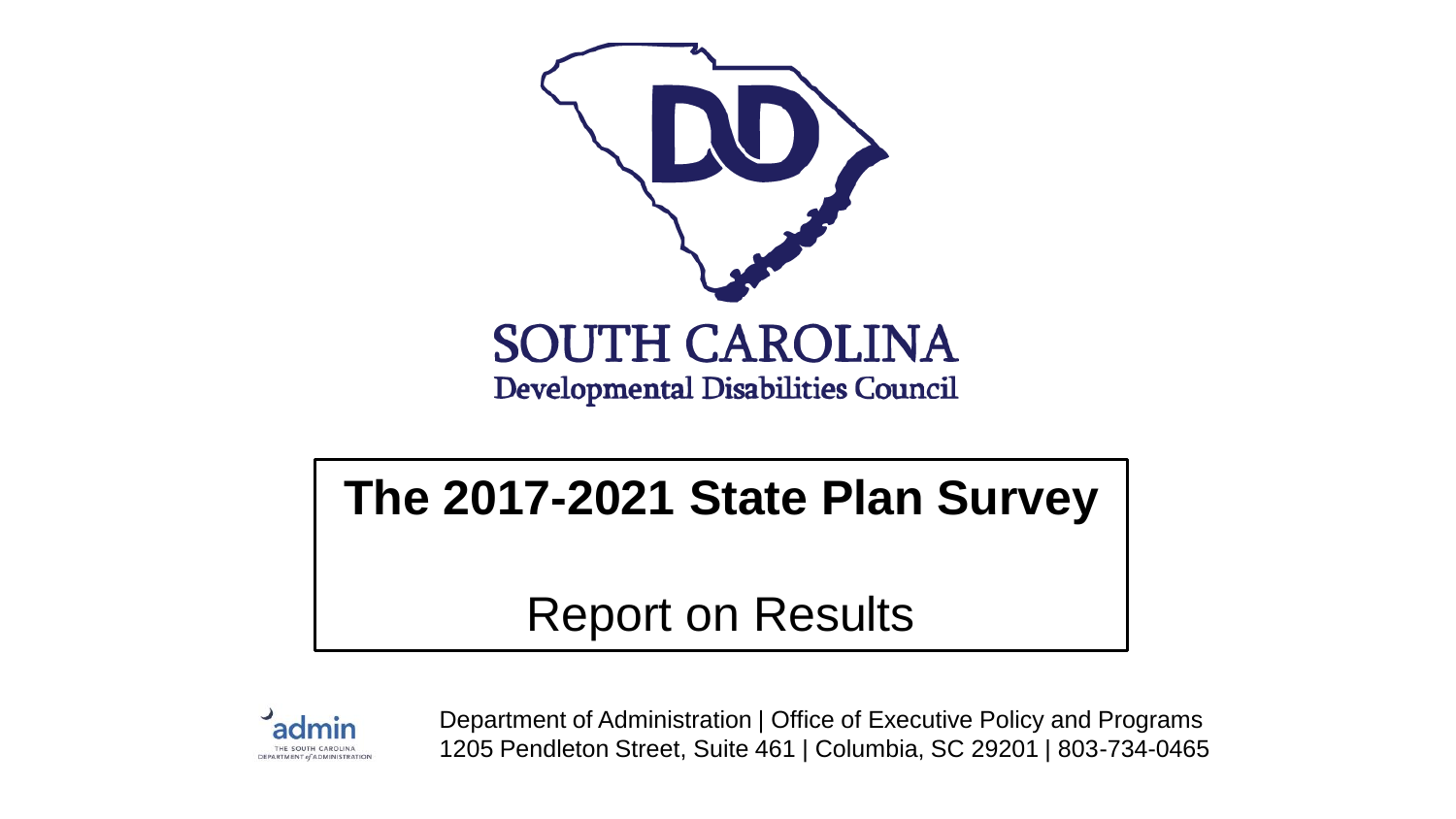*The purpose of the DD Council state plan survey is to engage a broad spectrum of stakeholders with particular focus on people with I/DD and their families in order to set funding and advocacy priorities for the Council for years 2017-2021.* 

Topics covered include

- Barriers and supports to community participation
- Barriers and supports within the State System
- Goals for South Carolina regarding people with I/DD and their families
- Systems change priorities regarding people with I/DD and their families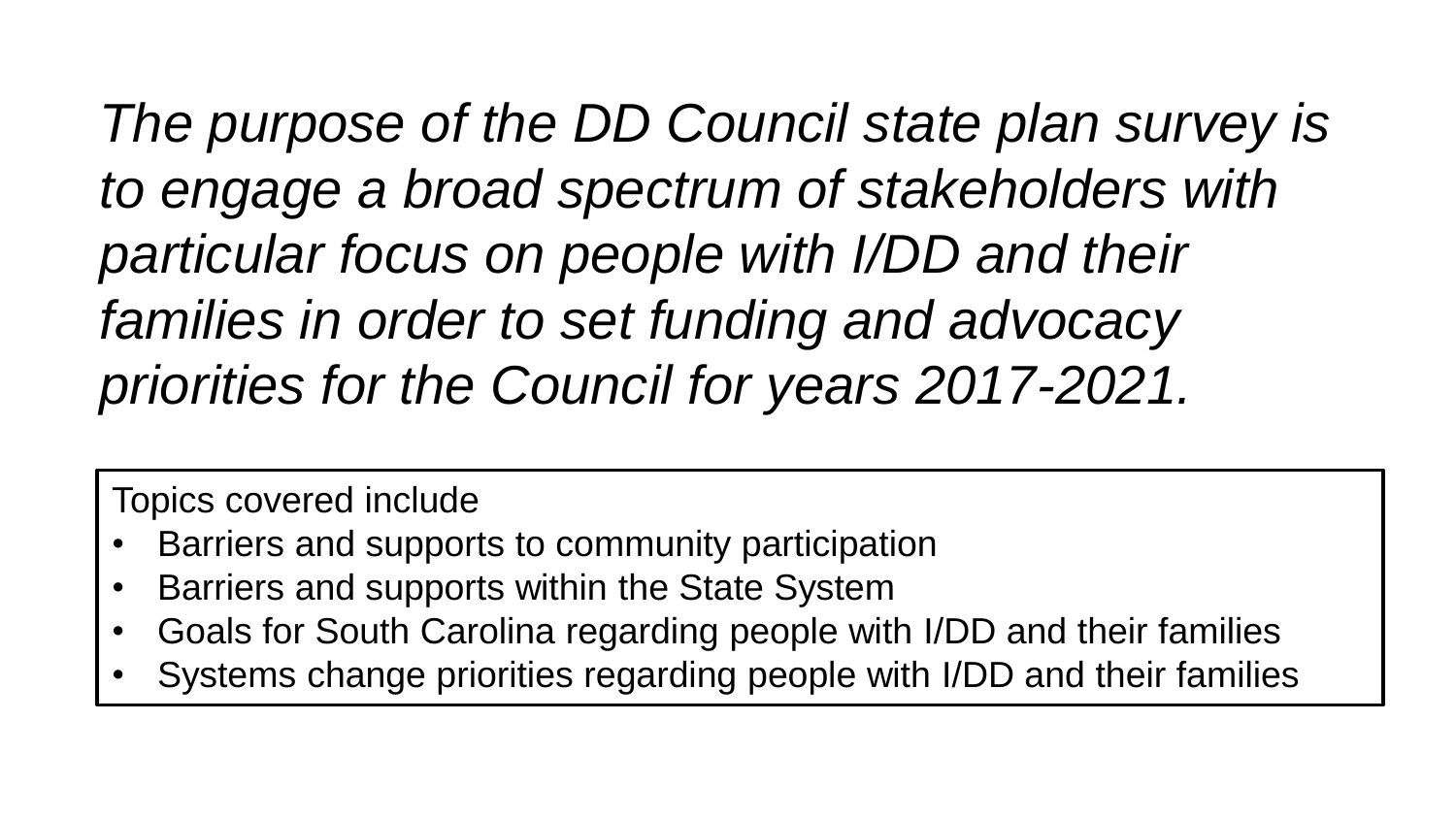#### **Respondents**

- **33 <sup>15</sup> <sup>15</sup> <sup>14</sup> <sup>12</sup> <sup>11</sup> <sup>11</sup> <sup>10</sup> 6 6 6 6 6 4 4 3 3 2 2 1 1 1 1 1 1 1**  $\Omega$ 5 10 15 20 25 30 35 Richland Charleston Greenville Lexington Horry Dorchester Spartanburg York Aiken **Berkeley** Pickens Florence Marion **Beaufort** Williamsburg Georgetown Sumter Anderson Orangeburg Cherokee Jasper Kershaw Lancaster Union Fairfield Newberry **Survey Responses by County** 180 responses *(not all reflected below)*
- **45 %**: People with I/DD and family members
- **30%**: Public agency stakeholder
- **24%**: Non-profit organization stakeholder
- **17%**: 30 years-old or younger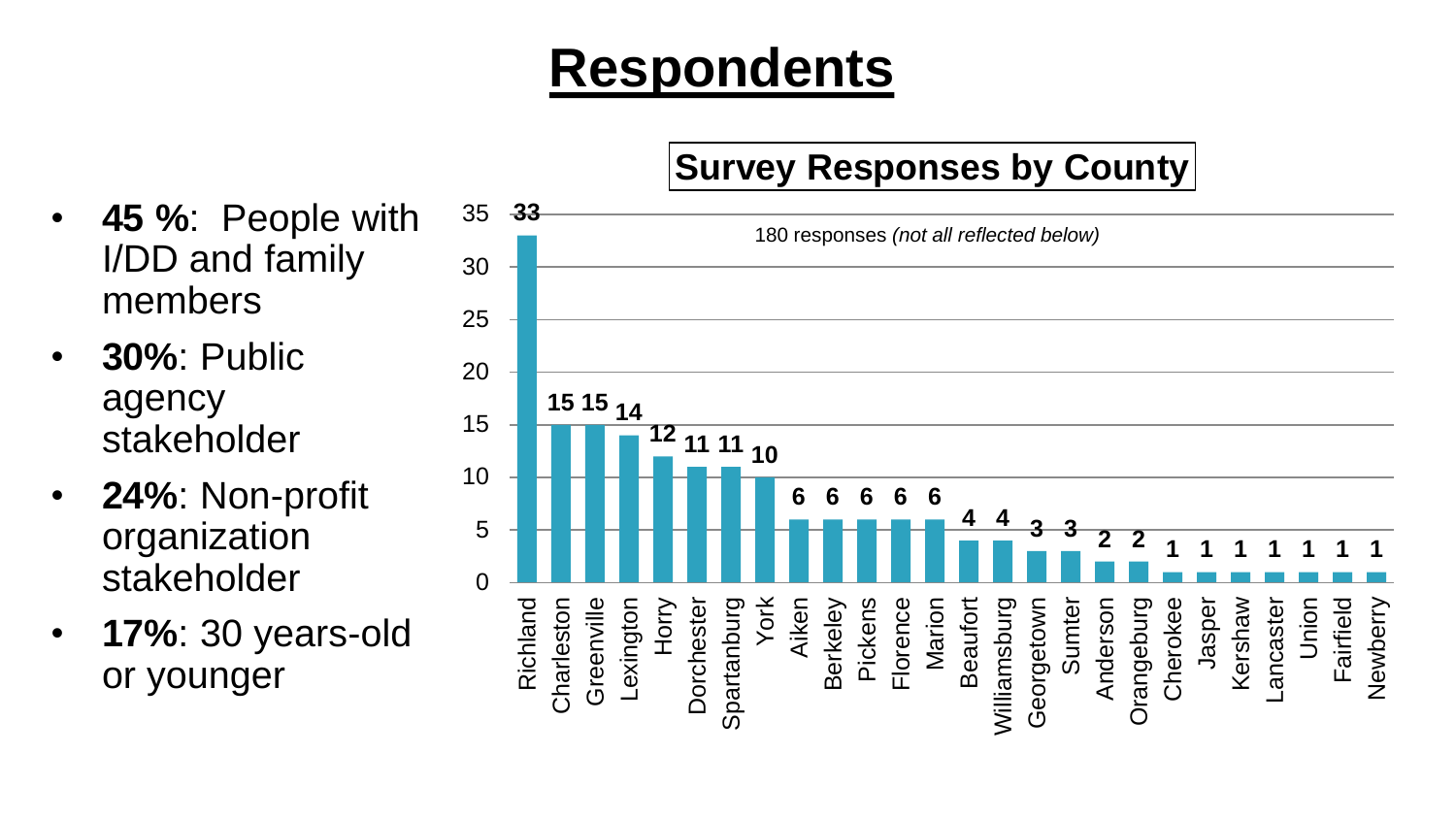## **Barriers to Community Participation**

Top Survey Responses

- Lack of transportation
- Limited finances
- Lack of employment
- Person with disability not included in planning
- Not having choices

- Lack of communication between agencies
- Low expectations from community leaders regarding ability of people with disabilities
- Lack of services and supports in rural areas
- Lack of services from agencies to integrate people with disabilities in community
- Lack of accommodations and supports in schools so that young people with I/DD can fully participate
- Disempowerment to exercise self-determination because of a lack of supports from state systems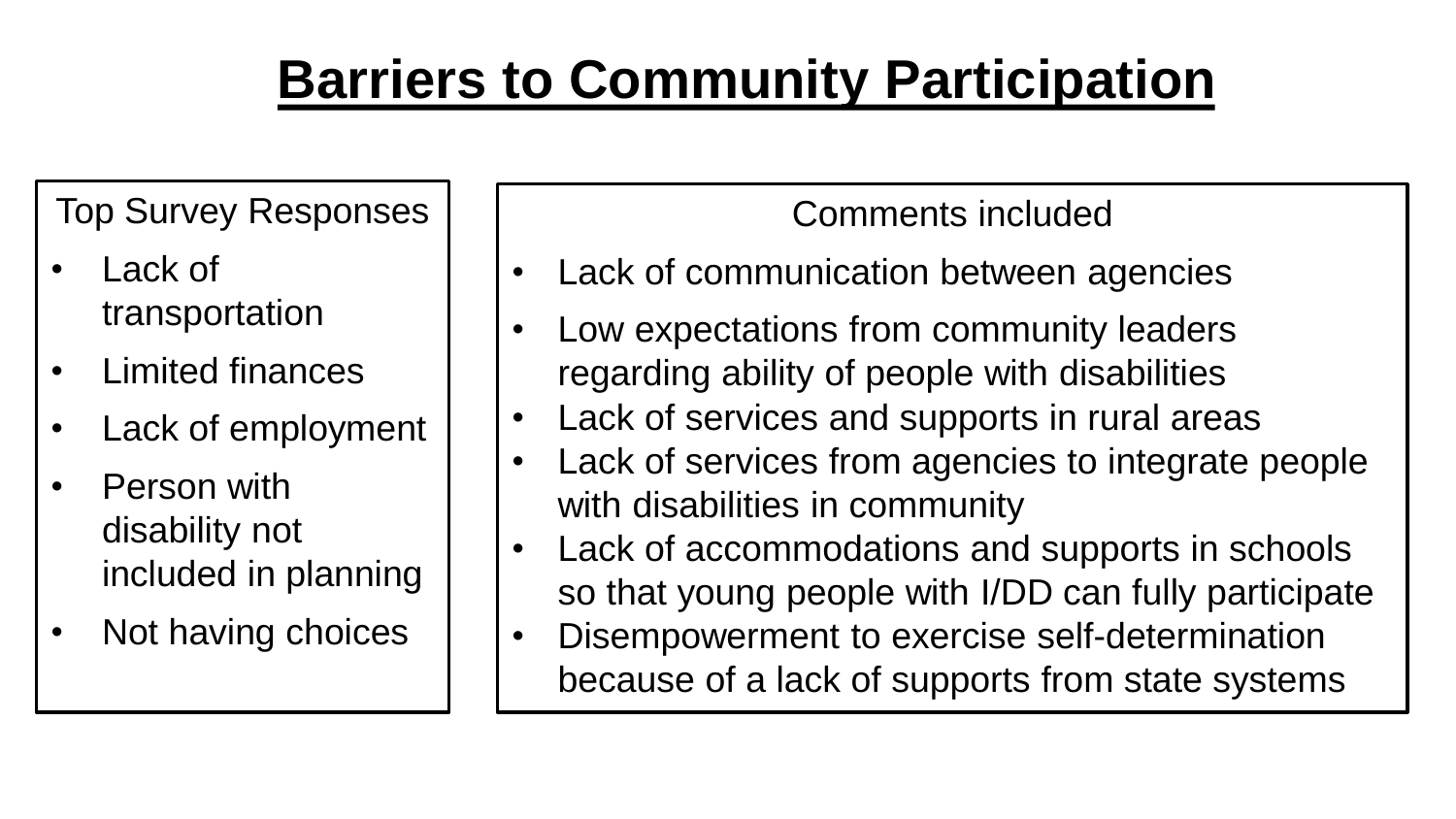#### **Barriers to Community Participation**

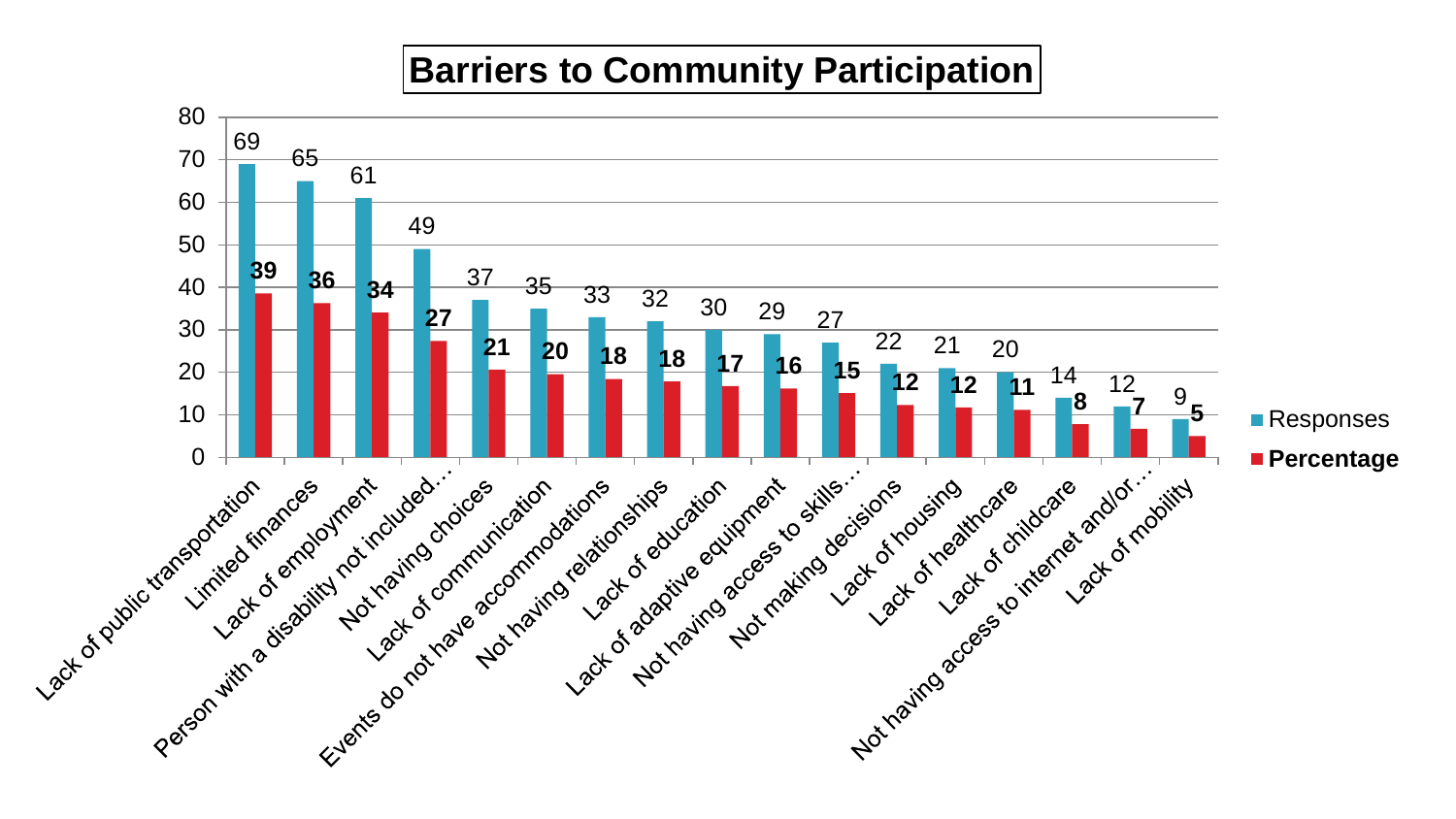# **Community Participation Supports**

Top Survey Responses

- Having a support person
- Family and friends live nearby
- Public transportation
- Accommodations available
- Integrated events

- Caseworkers who connect individuals to integrated community activities
- Access to systems that lead to integrated, competitive employment
- Systems of support for young people with I/DD
- Access to personal transportation
- Networking among parents of individuals with I/DD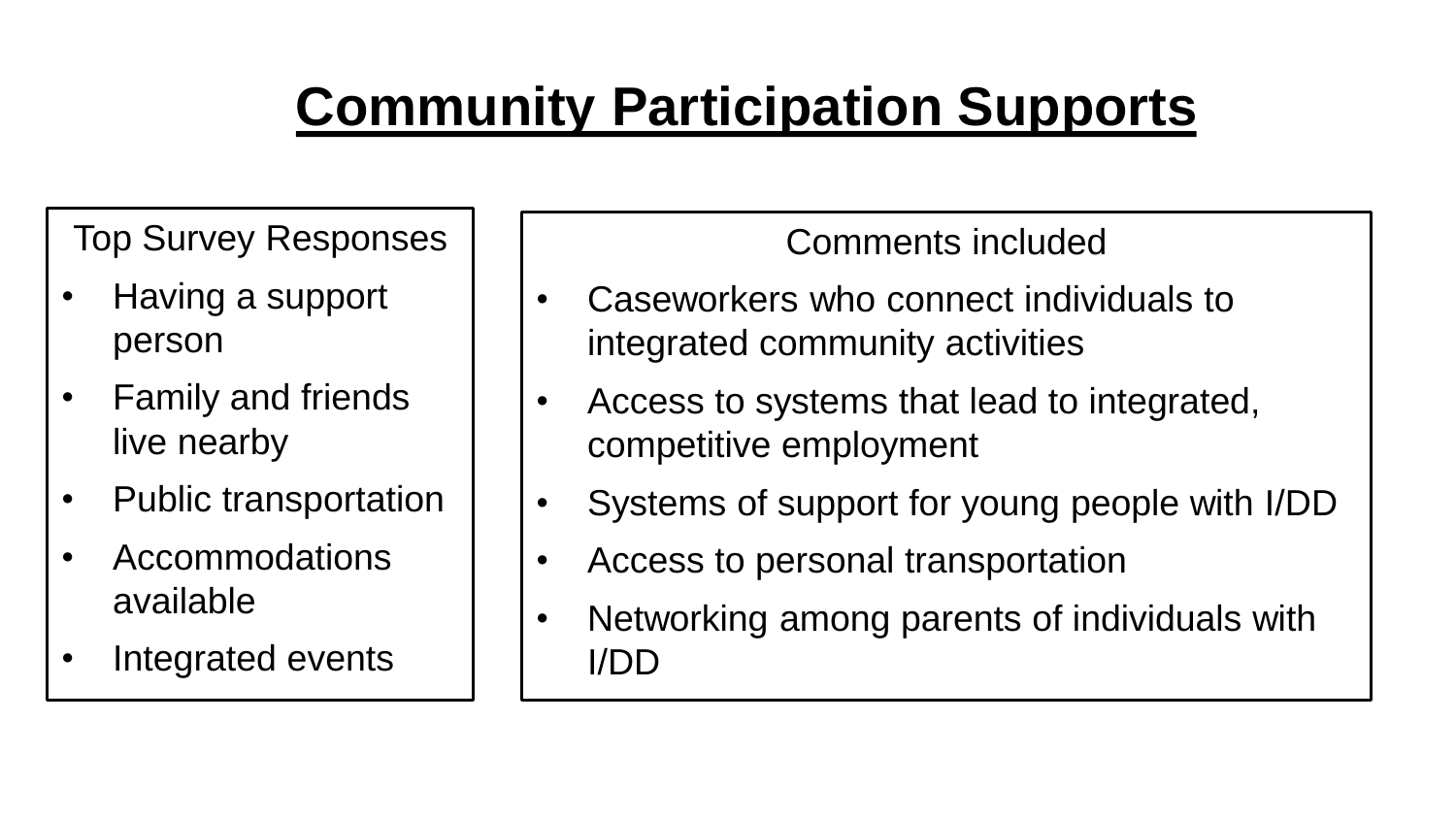#### **Supports to Community Participation**

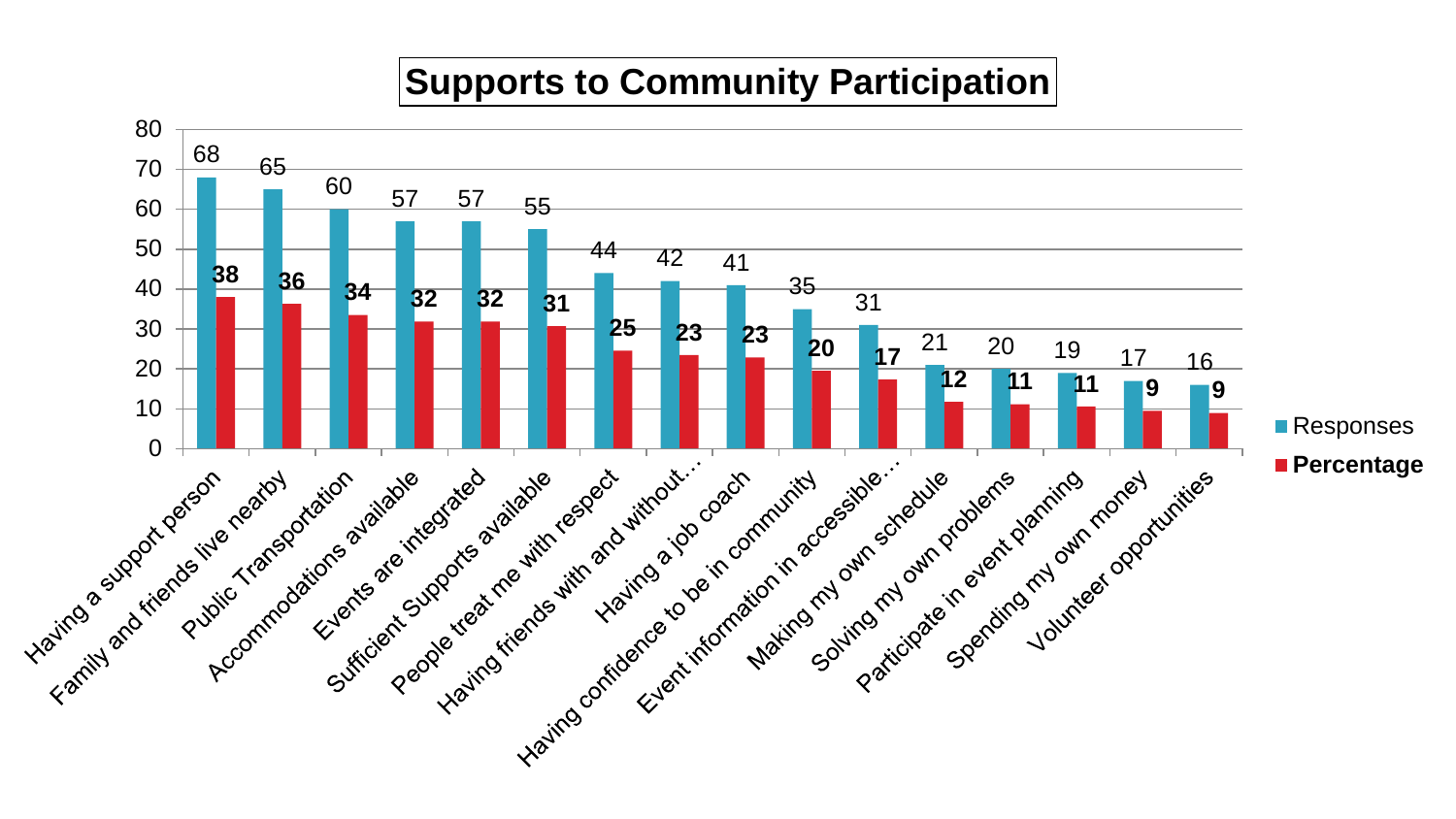### **Barriers in State System**

Top Survey Responses

- Lack of knowledge regarding available services
- Waiting lists
- Funding limitations
- Transition from high school to post-high school life
- Ability to access services

- Waiver handbooks are not detailed enough
- Multiple public systems do not work well together or collaborate causing frustration
- DDSN is not enough involved with transition of young people out of school
- Information regarding State systems is not reliable or not updated frequently enough
- Training for school and other professionals who interact with people with I/DD is not sufficient
- Access to affordable transportation
- Lack of provider capacity in rural areas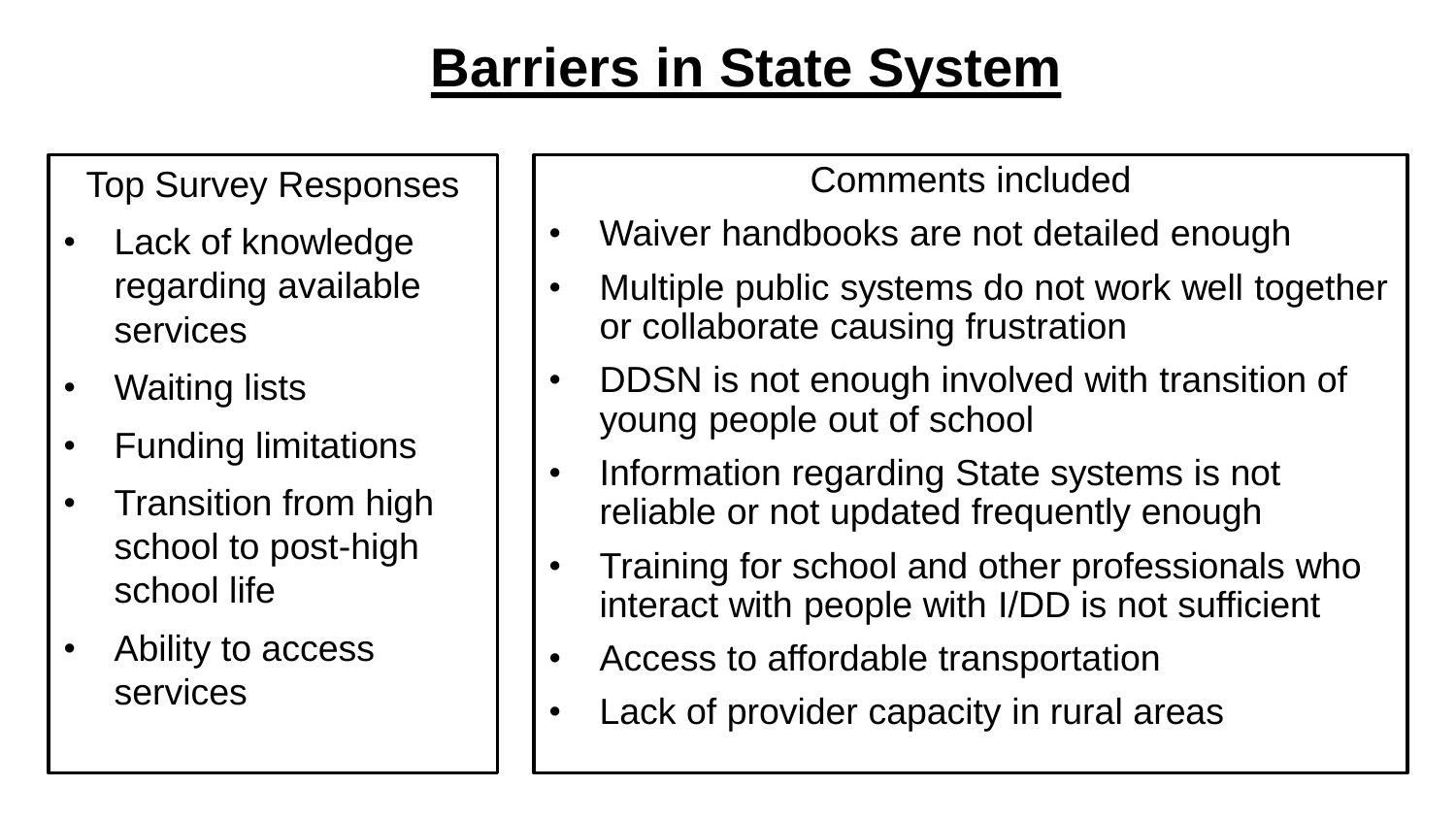#### **Barriers in the State System**

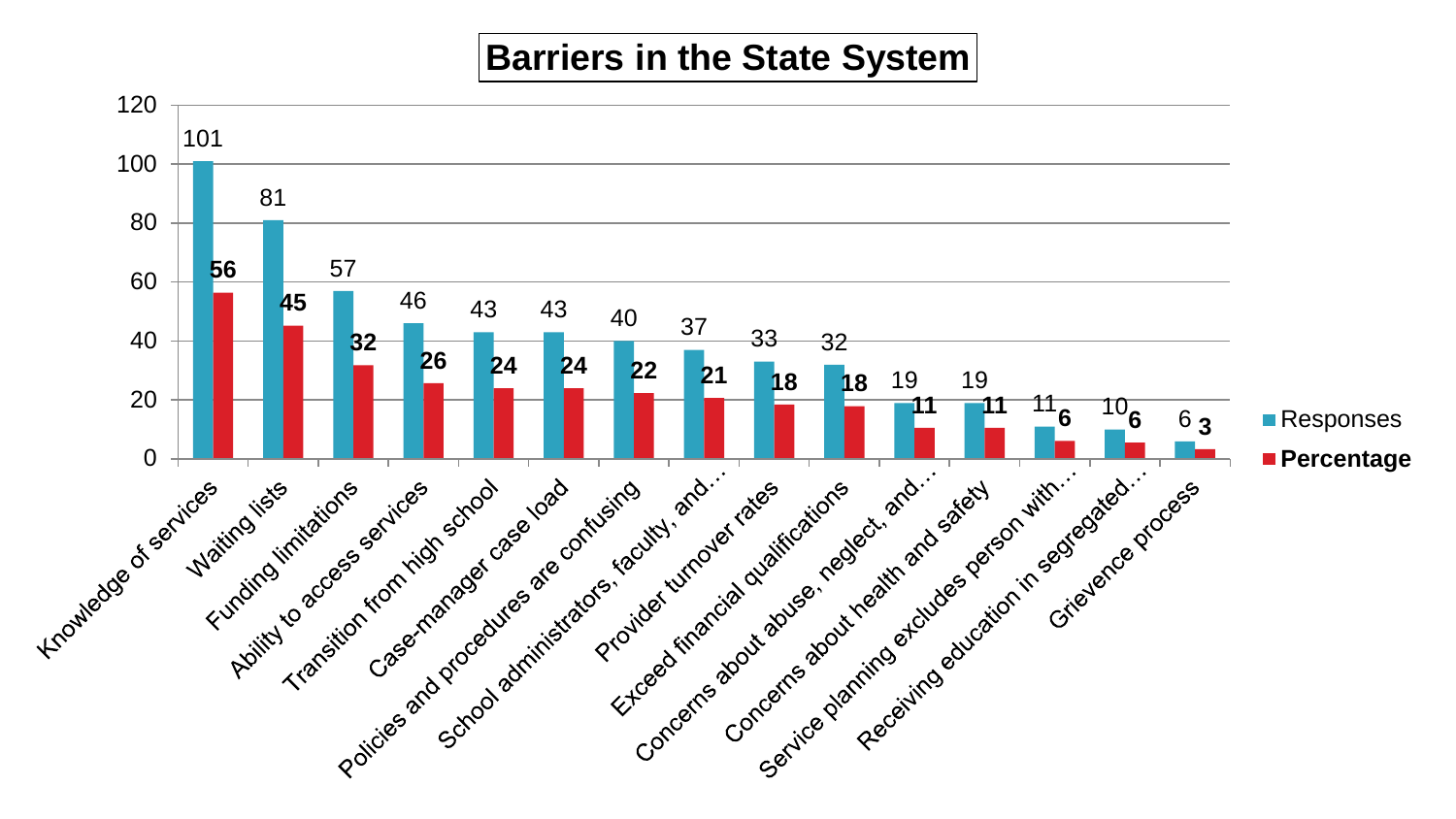### **State System Supports**

Top Survey Responses

- Competent case managers
- Knowledge of available services
- Knowledgeable information and referral coordinators
- Community-based employment
- Person-centered planning

- Offering choices to people
- Services that are useful in contemporary society such as job coaches
- Independent case managers
- Availability of information in a variety of formats
- Professionals who encourage self-determination
- School districts, DDSN, and SC VRD working together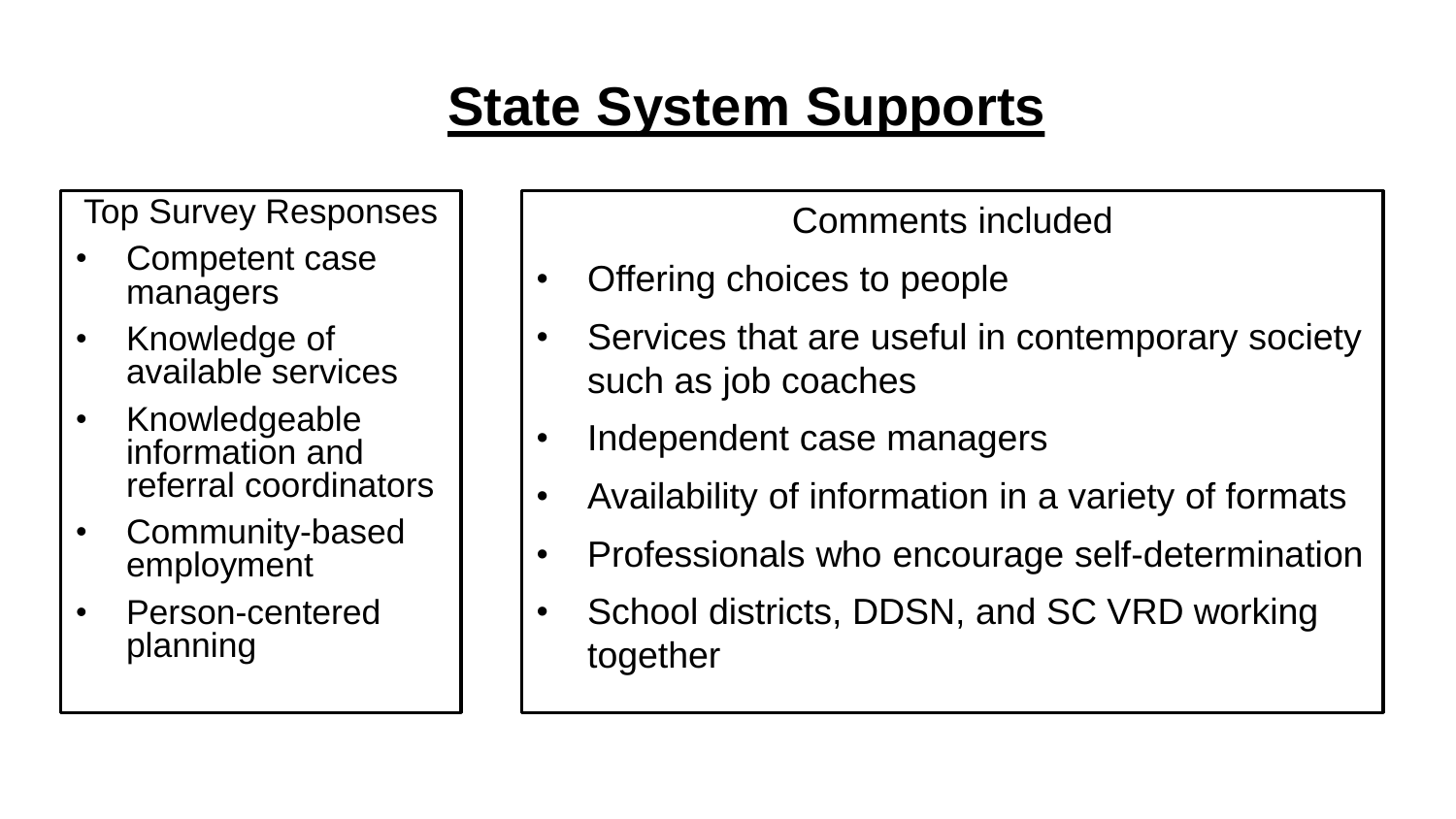#### **Supports in the State System**

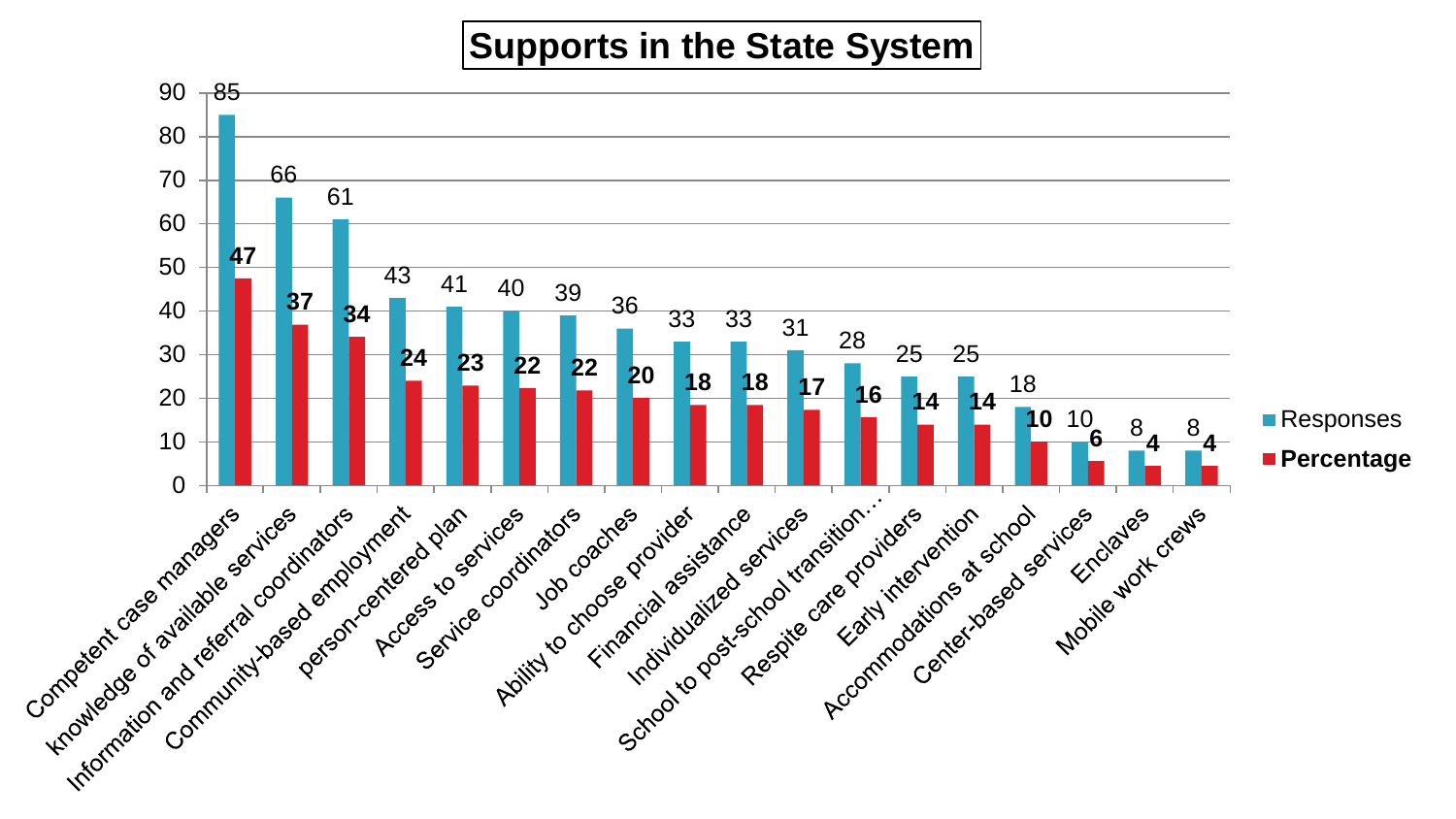### **Goals for South Carolina**

- Employment, internship & job training opportunities for adults with I/DD.
- Collaborative transition services for high school students with I/DD that include DDSN, SC VRD, school districts & businesses that leads to competitive, integrated employment; post-secondary schooling; or selfemployment.
- Access to accurate, comprehensive, understandable information about services available across State systems including DDSN, SC VRD, school districts and others.
- State systems that empower people with I/DD and their families to have choices, live self-determined lives, and have self-directed care and supports.
- Access to public or other modes of transportation.
- Continuing education for professionals regarding State systems
- Systems that build capacity among case managers, service coordinators, and respite providers.
- Eliminate waiting lists and lower case loads for providers.